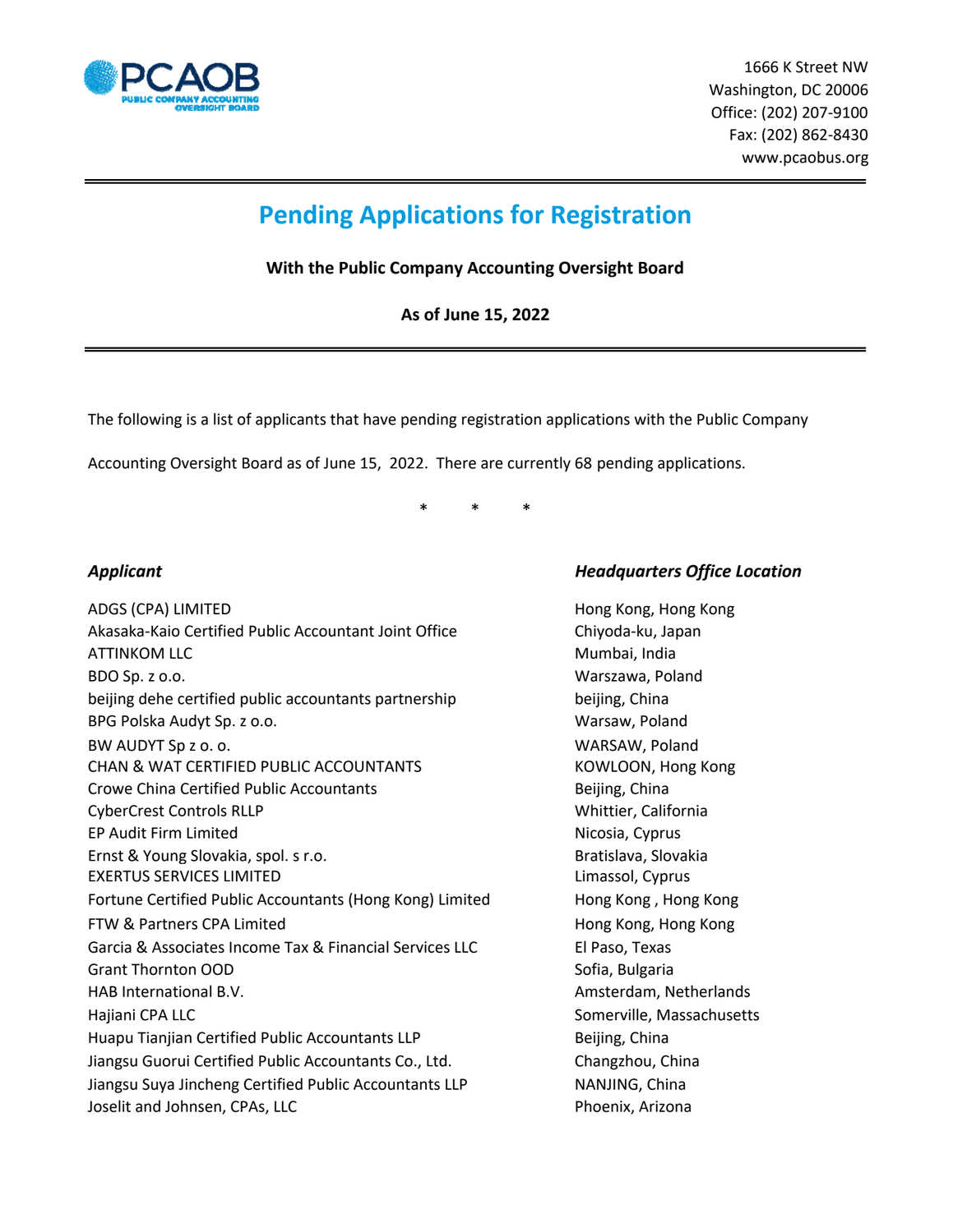

KAP ARIA KANAKA & REKAN Jakarta Selatan , Indonesia KG CPA LLP New York, New York, New York, New York, New York, New York, New York, New York, New York, New York KNAV SERVICES LLP Singapore, Singapore, Singapore KPMG Audit SRL Bucharest, Romania KPMG Phoomchai Audit Ltd. Sathorn , Thailand KRESTON & ASSOCIADOS - SROC, LDA Lisboa, Portugal Lo Wah Wai CPA **Hong Kong, Hong Kong, Hong Kong**, Hong Kong, Hong Kong, Hong Kong Louis Lai & Luk CPA Limited **Kowloon, Hong Kong Kowloon**, Hong Kong M.N. Vijay Kumar Bangalore, India M/s. GUMDAL AND ASSOCIATES **GURUMITKAL, India** Madhur Nandkishor Agrawal Aurangabad, India Mazars Audyt Sp z o.o. Warszawa, Poland Mcmillan Woods SG CPA Limited **Hong Kong, Hong Kong, Hong Kong** Morison Heng CPA Limited Wanchai, Hong Kong NANUBHAI DESAI & CO. **MUMBAI, India** and the same of the same of the same of the same of the same of the same of the same of the same of the same of the same of the same of the same of the same of the same of the same of t NG Associates CPA LLC and the contract of the contract of the contract of the contract of the contract of the contract of the contract of the contract of the contract of the contract of the contract of the contract of the PATRICK WONG C.P.A. LIMITED **Example 20 Set also assets the contract of the example of the contract of the example of the contract of the example of the example of the contract of the example of the contract of the contrac** Peking Certified Public Accountants (Special General Partnership) Beijing, China RSM CHINA CPA LLP **Beijing, China** SBA Stone Forest CPA Co Ltd Shanghai , China SCOTT W. SMITH CPA'S, INC. **Music and SCOTT W. SMITH CPA'S, INC.** Music and Music and Murrieta, California SetApart Financial Services Los Angeles, California Shanghai Jetstart Certified Public Accountants Co., Ltd. Shanghai, China Shanghai KRC CPA Co., Ltd. Shanghai, China Shanghai Nexia TS Certified Public Accountants Shanghai, China Shanghai Orient Best Certified Public Accountants Shanghai, China Shanghai Rende Certified Public Accountants Partnership Shanghai, China Shanghai ThinkBridge Business Consulting Co., Ltd Shanghai, China Sharp & Tannan Associates Mumbai, India and Sharp & Tannan Associates Mumbai, India Shenzhen Changjin Certified Public Accountants Shenzhen, China SHINEWING TY TEOH (LABUAN) LLP **FEDERAL CONSTRANT TERRY OF LABUAN**, Malaysia SOCIEDAD DE AUDITORIA Y ASESORIA TRIBUTARIA T&C LIMITADA Los Angeles, Chile SPL AUDIT (CYPRUS) LIMITED Nicosia, Cyprus T. O. YIP & CO. LTD. CENTRAL, Hong Kong T.N.Lui & Co. Hong Kong, Hong Kong Tony Chan & Co. CPA **Hong Kong, Hong Kong, Hong Kong**, Hong Kong, Hong Kong, Hong Kong, Hong Kong, Hong Kong, Hong TPA HORWATH HORODKO AUDIT SP. Z O.O. POZNAŃ, Poland TY TEOH INTERNATIONAL **SECURE 2018 TO A SET A SET A** Singapore Victor Jones, CPA Seattle, Washington CPA Seattle, Washington

 1666 K Street NW Washington, DC 20006 Office: (202) 207‐9100 Fax: (202) 862‐8430 www.pcaobus.org

### *Applicant Headquarters Office Location*